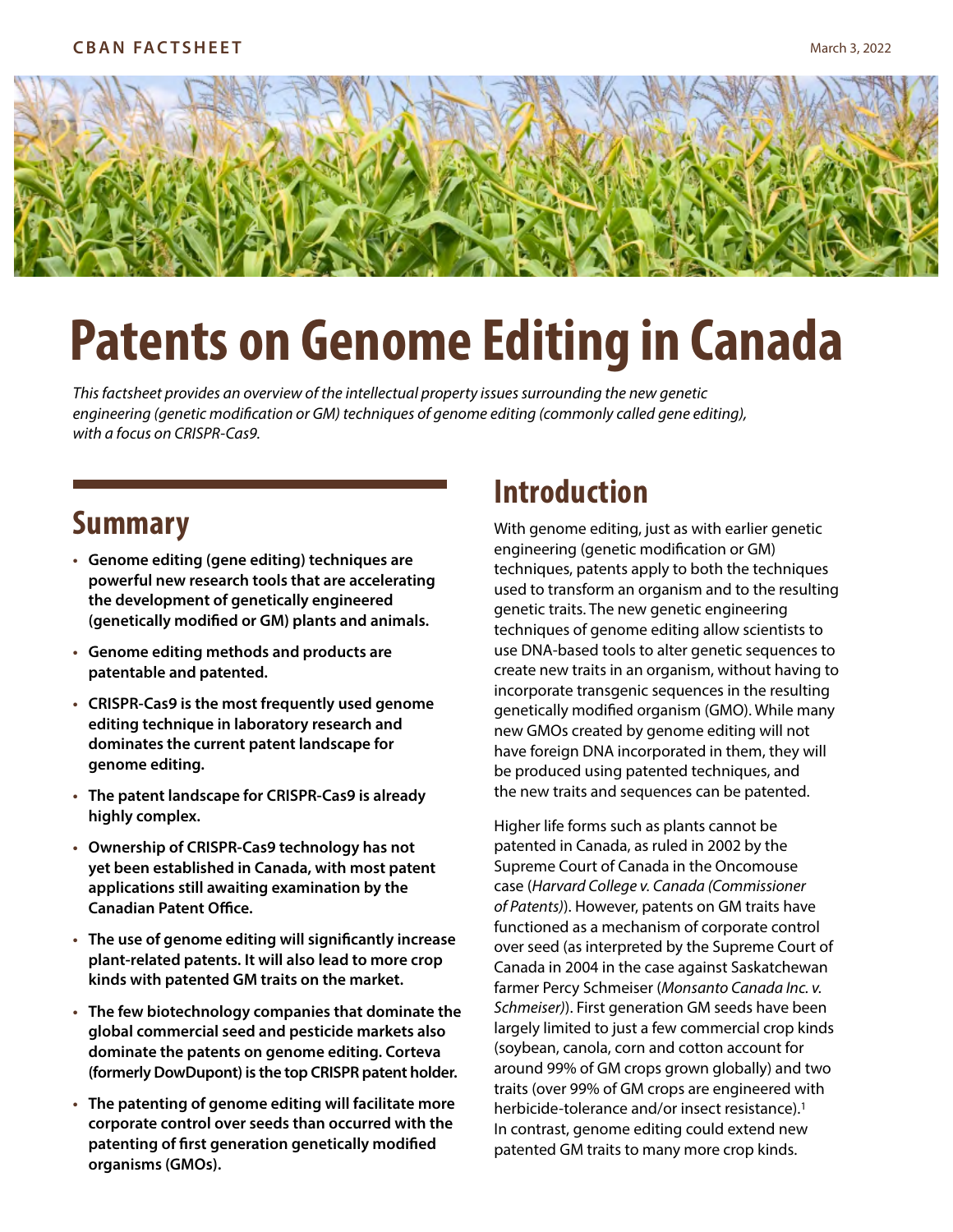*Patents are granted by national laws, to allow inventors to benefit from the sale of their work by excluding others from making, using, importing and selling the patented invention for a specific time period (usually twenty years). Inventors must provide detailed technical information to successfully argue that their product or process is new, involves an inventive step, and is capable of industrial application. Typically, an inventor will first file an application in one of the main patent jurisdictions – either the US Patent Office or the European Patent Office. Second, the inventor will file an "international patent application" under the Patent Cooperation Treaty (PCT) administered by the World Intellectual Property Organization (WIPO). Third, the inventor will file patent applications in the various countries where they seek protection, for example Canada. The PCT does not grant patents per se, but it facilitates the process of obtaining patents in multiple countries.* 



For a description of genome editing techniques, see CBAN's report.

[cban.ca/GenomeEditingReport](http://www.cban.ca/GenomeEditingReport)

### **How CRISPR is Transforming the Patent Landscape**

**The development of CRISPR-based genetic engineering in 2012 unleashed a new patent race.** A decade later, the CRISPR patent landscape is highly complex, and key foundational patents are tied up in court cases whose outcomes are uncertain.

CRISPR-Cas9 is the most popular genome editing technique used in laboratory research, and it dominates the patent landscape for genome editing.2 However, other genome editing techniques have been developed and patented, such as TALENs and zinc finger nucleases. More techniques are in development, including other CRISPR systems.

In 2021, across all fields, the US Patent and Trademark Office had around 6000 CRISPR patents or patent applications, with 200 being added every month, mostly from China and the United States.3 Agriculture is one of the main fields of applications along with healthcare. According to a 2020 survey, 17% of CRISPR patent families were for plant modification, and 13% were for animal modification<sup>4</sup> A patent family includes all worldwide patent applications and granted patents that cover a single invention.

CRISPR opens up new crops and traits to genetic engineering because of its speed and because the technology gives access to previously inaccessible areas of the genome for manipulation.5,6 **Patenting of genome editing tools and products is therefore expected to significantly expand plant-related patents.**7 Furthermore, if genome editing is faster and cheaper to use, it could result in a shorter product development cycle where several overlapping patents will be stacked together in products.<sup>8</sup>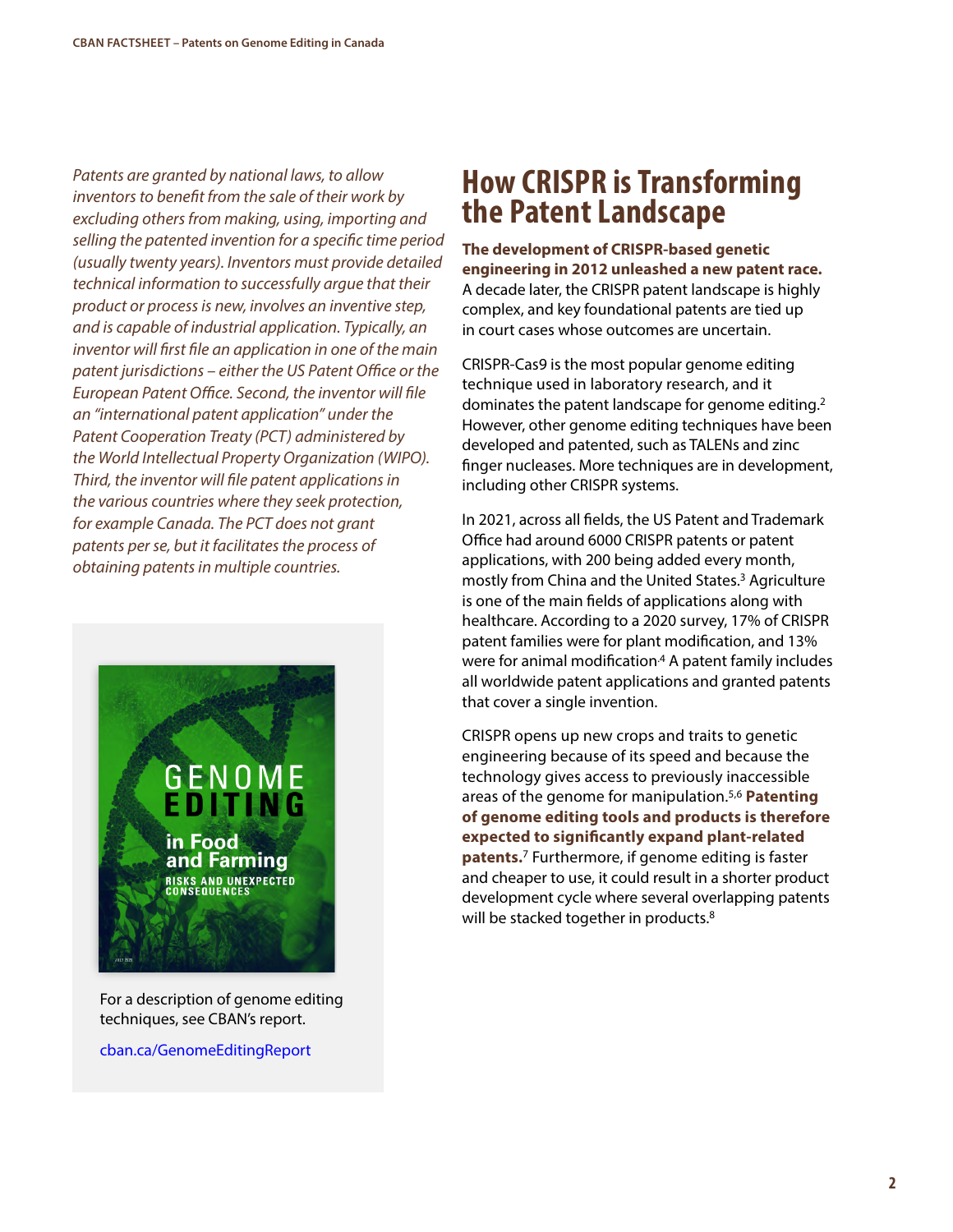# **Who Owns CRISPR?**

**A small number of university-based researchers who first developed CRISPR-Cas9 hold the foundational patents on the invention.** These patent claims relate to broad uses of the CRISPR-Cas9 technology.

Two teams of researchers from University of California and the Broad Institute developed CRISPR around the same period:

- Dr. Jennifer Doudna at the University of California Berkeley (UC Berkeley) and Dr. Emmanuelle Charpentier at the University of Vienna led one team. (In 2020, they were jointly awarded The Nobel Prize in Chemistry "for the development of a method for genome editing.") This group's patent filing claimed rights over the use of CRISPR-Cas9 in any living cell, outlining how CRISPR-Cas9 could be used to cut isolated DNA.
- Dr. Feng Zhang led the group from the Broad Institute, which is affiliated with MIT and Harvard in Massachusetts. This group's filing claimed rights over the use of CRISPR in human, animal and plant cells, showing how the CRISPR-Cas9 system could be adapted to edit DNA in all cells that have a nucleus.<sup>9</sup>

The two groups filed patent applications months apart and have since been embroiled in a dispute before patent authorities and courts. In Europe, the Broad Institute's CRISPR patents were invalidated by the European Patent Office due to a technical issue.10 As a result, **UC Berkeley holds the foundational patents on CRISPR-Cas9 in Europe**. In contrast, **in the US, the Broad Institute has been favoured in the decisions issued so far.**11

## **The CRISPR-Cas9 Licensing Strategy**

The inventors of CRISPR-Cas9 have made the technology available free of charge to anyone who conducts research for non-commercial purposes, or in other words, for basic laboratory research conducted in public universities.

However, **to commercialize products developed using CRISPR-Cas9, the inventors, who are also the foundational patent holders, have set up surrogate companies that license CRISPR-Cas9 patents to other companies around the world that can then use CRISPR-Cas9 to develop and commercialize products.** 

Table 1 summarizes some of the main licensing agreements concluded in the field of food and agriculture as of January 2022.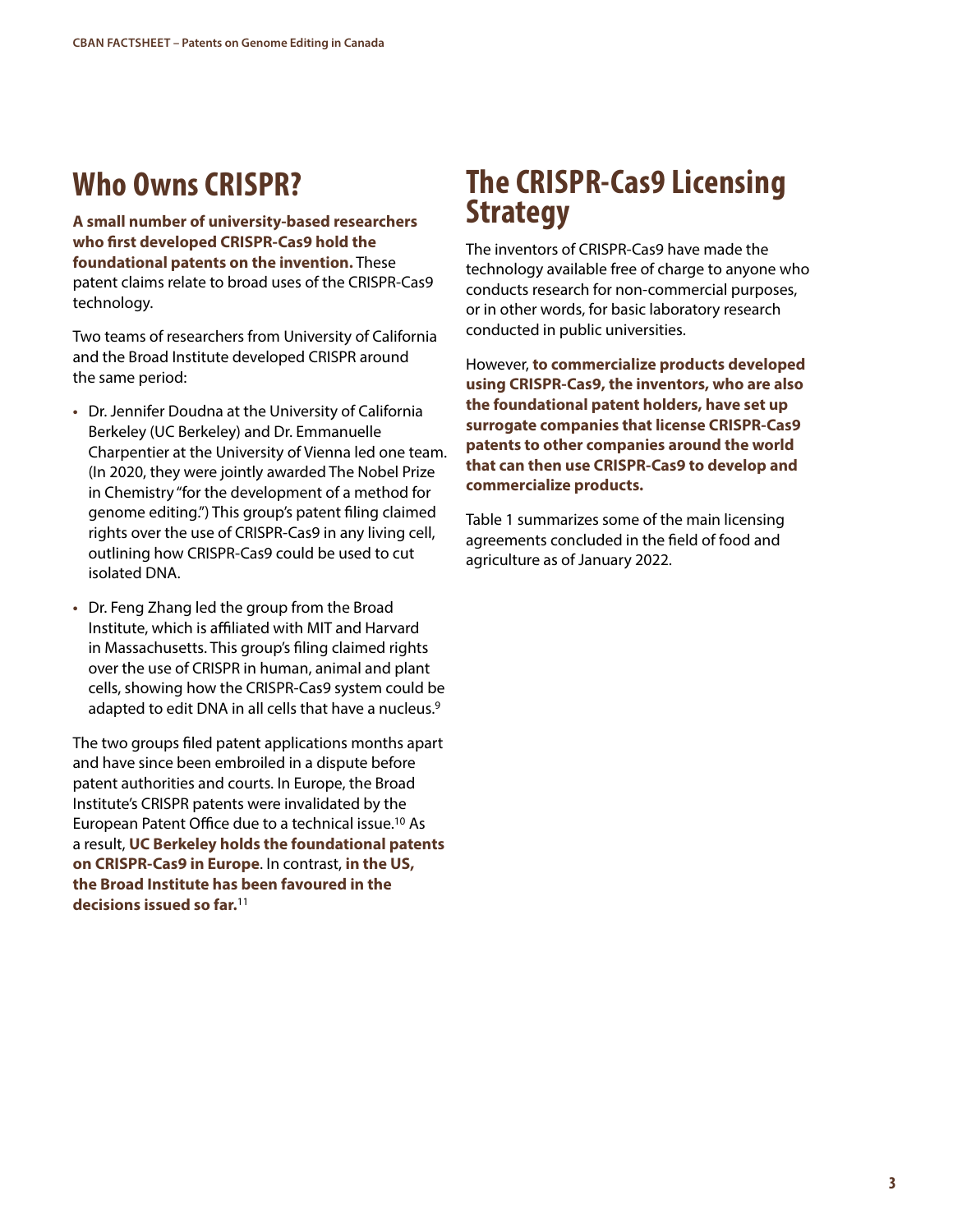#### **TABLE 1 | AN OVERVIEW OF CRISPR-CAS9 LICENSING AGREEMENTS IN FOOD AND AGRICULTURE**

| Institution/<br><b>Patent holder</b>                          | <b>Surrogate</b><br>company   | <b>Licensee</b>                                       | <b>Field of application</b>                                                  | <b>Type of</b><br>license* |
|---------------------------------------------------------------|-------------------------------|-------------------------------------------------------|------------------------------------------------------------------------------|----------------------------|
| Broad Institute,<br>Harvard University<br>& MIT<br>(F. Zhang) |                               | Bayer-Monsanto <sup>12</sup>                          | Agricultural applications<br>(seed development)                              | Non-exclusive              |
|                                                               |                               | BASF <sup>13</sup>                                    | Agricultural applications                                                    |                            |
|                                                               |                               | Corteva Agriscience<br>(DuPont Pioneer) <sup>14</sup> | Agricultural applications                                                    |                            |
|                                                               |                               | Syngenta <sup>15</sup>                                | Agricultural applications                                                    |                            |
|                                                               | Pairwise <sup>16</sup>        |                                                       | Plant-based applications<br>(fruits and vegetables)                          |                            |
|                                                               |                               | Bayer-Monsanto <sup>17</sup>                          | Agricultural applications<br>(in corn, soybean, cotton,<br>wheat and canola) | Exclusive                  |
| University of California,<br>Berkeley<br>(J. Doudna)          | Caribou<br><b>Biosciences</b> | Corteva Agriscience<br>(DuPont Pioneer) <sup>18</sup> | Agricultural applications<br>(major row crops)                               | Exclusive                  |
|                                                               |                               |                                                       | Other agricultural and<br>industrial applications                            | Non-exclusive              |
|                                                               |                               | Genus <sup>19</sup>                                   | Livestock                                                                    | Exclusive                  |
|                                                               |                               | <b>Regional Fish</b><br>Institute <sup>20</sup>       | Non-mammalian marine<br>animals for agricultural<br>purposes                 | Non-exclusive              |
|                                                               |                               |                                                       |                                                                              | Asia Pacific               |
|                                                               |                               | Tree $Co21$                                           | <b>Trees</b>                                                                 | Exclusive                  |
| University of Vienna<br>(E. Charpentier)                      | <b>ERS Genomics</b>           | Evolva $21$                                           | Food products (yeast<br>and fungal engineering)                              | Non-exclusive              |
|                                                               |                               | Corteva Agriscience<br>(DuPont Pioneer) <sup>23</sup> | All agricultural uses and<br>applications in plants                          | Exclusive                  |
| <b>Vilnius University</b>                                     |                               | Corteva Agriscience<br>(DuPont Pioneer) <sup>24</sup> | All applications, including<br>agriculture                                   | Exclusive                  |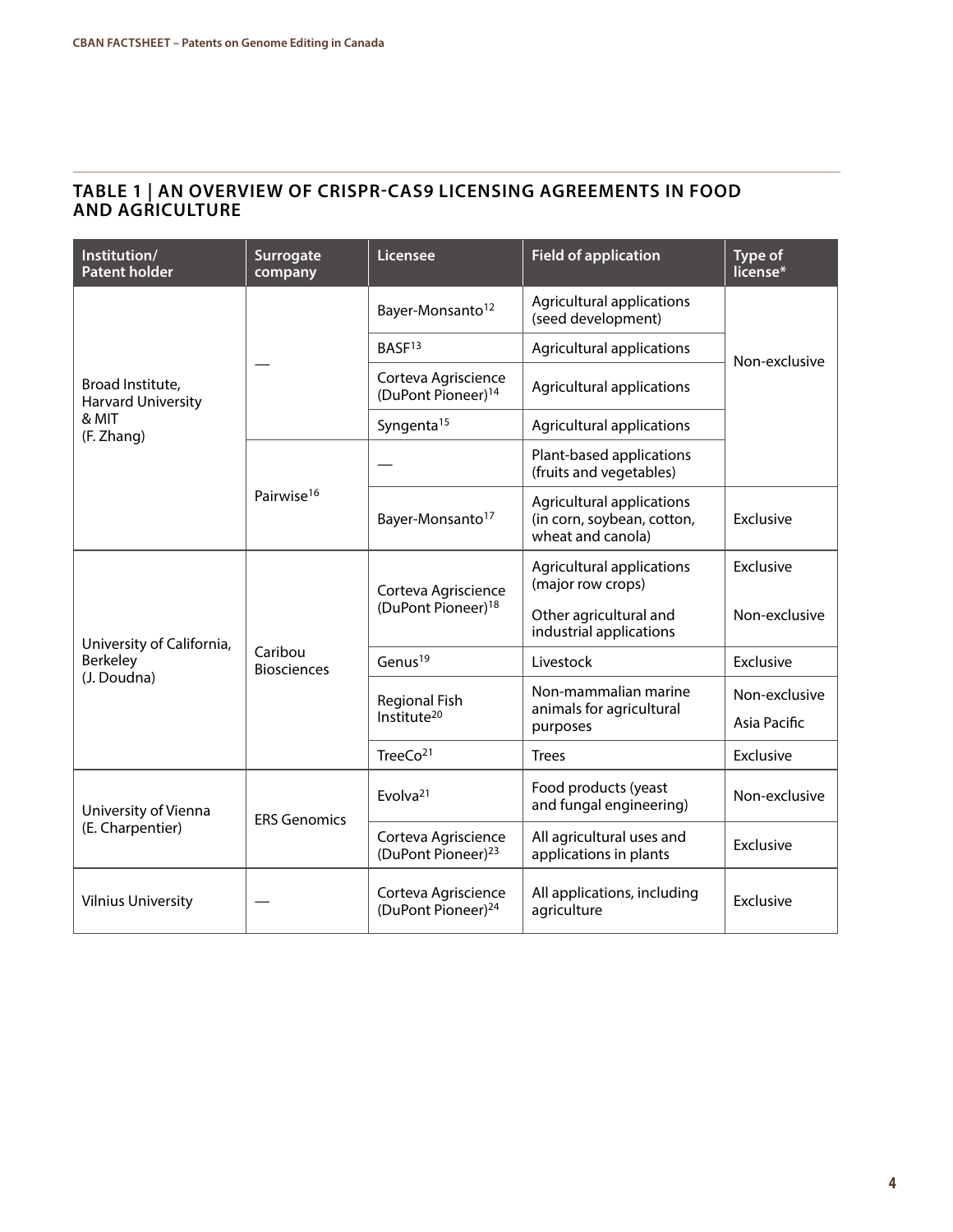Some foundational patent holders – the University of California, the University of Vienna and Vilnius University – have taken the approach of granting **exclusive licenses to Corteva (formerly Dow Dupont)** that exclude all other parties (even the licensor) from exploiting the intellectual property in question. In contrast, the Broad Institute has been granting **non-exclusive licenses** that allow the licensor to grant multiple licenses to other parties and to exploit the intellectual property themselves.

#### *"Depending on the specific use of the Cas9 enzyme, four or more licenses may be necessary for a simple edit in a plant."*

— Michael A. Kock, analyst, former head of intellectual property at Syngenta, 2021<sup>25</sup>

Moreover, the Broad Institute's licensing agreements **include restrictions due to "ethical and safety concerns": on the use of CRISPR for development of sterile (Terminator) seeds,**a **tobacco products for human use, and gene drives.**26 Gene drives are a CRISPR-based technology designed to spread genetically engineered traits through a whole population of plants or animals within a few generations.27

# **Corporate Control**

The enhanced speed and reduced cost of using CRISPR in the laboratory to genetically engineer organisms has led to widespread claims that genome editing will democratize biotechnology, freeing product development from the corporate concentration that has characterized the commercialization of GM crops so far.28 **However, ownership of the CRISPR-Cas9 patent families show that licenses are dominated by the major companies already invested in genetic engineering and that dominate the global commercial seed and pesticides markets.** 

CRISPR-Cas9 is available free of charge to anyone who conducts basic research, helping to facilitate wide experimentation with this powerful, cheaper and faster genetic engineering tool. However, **any commercial application requires a licensing** 

**agreement with foundational patent holders or surrogate companies.** These surrogate companies are licensing access to CRISPR-Cas9 to the large seed and agrochemical corporations that already dominate plant breeding and seed production in exchange for a flat fee and royalties on the sales revenue. Surrogate companies are also licensing access to small start-up companies that have been set up to capitalize on CRISPR-Cas9 technology in specific areas such as fish, yeast and fungus.

The global markets for genetically engineered crops are dominated by just a few seed and pesticide companies, companies that together control over half of the global commercial seed and pesticide markets. Source: [ETC Group, 2019](https://etcgroup.org/content/plate-tech-tonics)<sup>29</sup>



There is a global moratorium on genetically engineered sterile seed technology at the United Nations Convention on Biological Diversity (2000).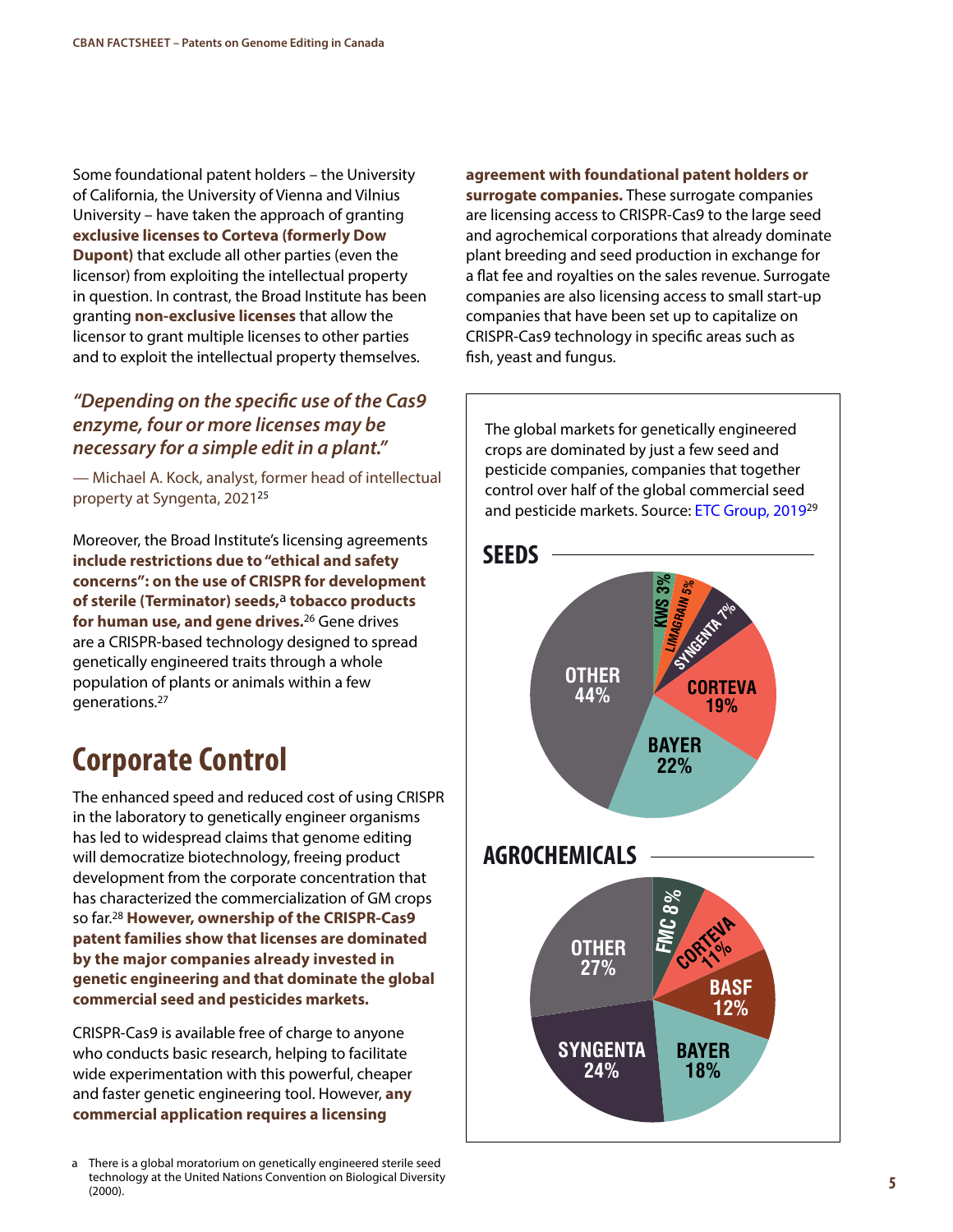#### *"Democratization of the scientific process … may not translate into democratization of gene-edited products..."*

— Maywa Montenegro de Wit, University of California, 202030

#### As shown in Table 1, **the major agribiotech corporations are consolidating their CRISPR-Cas9 patent portfolio.**<sup>31</sup>

**Corteva (formerly DowDuPont) holds more patents on CRISPR technology for agriculture than any other company or institution in the world,**32 in what it calls the "broadest CRISPR patent estate in the agriculture industry."33 The company holds nonexclusive global rights to the Broad Institute's CRISPR-Cas9 patents for agricultural use. The company holds exclusive global rights to UC Berkeley's CRISPR-Cas9 technology for major row crops, as well as nonexclusive global rights to all agricultural uses and applications. Corteva also holds a license from ERS Genomics for all agricultural uses and applications in plants. In addition, Corteva has patents of its own. For example, there are several patents and licensing agreements that cover Corteva's "CRISPR-Cas waxy corn" (Corteva's CRISPR test product that is legal to use but not commercialized in Canada).<sup>34</sup> These include patents held by Corteva and licensing agreements with the Broad Institute of MIT and Harvard, UC Berkeley, and Vilnius University, for different aspects of CRISPR-Cas9 technology.35

**Bayer (which acquired Monsanto in 2018), BASF and Syngenta** all hold non-exclusive rights to the Broad Institute's CRISPR-Cas9 technology for use in agricultural applications. Bayer also holds non-exclusive rights to ERS Genomics's CRISPR-Cas9 technology. In addition, Bayer entered into a collaboration and licensing agreement with the startup Pairwise for the use of CRISPR in corn, soybeans, wheat, cotton and canola.<sup>36</sup>

The vast majority of patents come from China and the US. A recent survey found that 69% (259 out of 374) CRISPR patent families for agricultural applications (plants, farm animals and aquaculture) originate in China.37 Another survey found that the main owners

of CRISPR patent families across all types of applications (agricultural and pharmaceutical) are Chinese Academy of Agricultural Sciences (415), Chinese Academy of Sciences (414), MIT (353), University of California (333), Broad Institute (316), Harvard (262), and **Corteva Agriscience** (130).38

**New CRISPR systems – such as Cas12 and Cpf1 – could soon displace CRISPR-Cas9 and lessen the importance of the foundational CRISPR-Cas9 patents.** However, these new CRISPR technologies follow the same intellectual property (IP) model. For instance, **BASF** has signed a global non-exclusive licensing agreement with the Broad Institute for the use of CRISPR-Cpf1 technology in agricultural applications.39 According to a firm specialized in CRISPR IP analytics, there are "more than 100 variants of CRISPR enzymes beyond the best known Cas9 discovery of 2012, with some commercial players trying to exhaustively claim them to secure as broad an IP exclusivity as possible."40

### **The CRISPR-Cas9 Patent Landscape in Canada**

#### **Ownership of CRISPR-Cas9 technology has not yet been established in Canada.**<sup>41</sup>

The inventors of CRISPR-Cas9, including UC Berkeley and the Broad Institute, have filed patent applications with the Canadian Patent Office.<sup>42</sup> A search for "CRISPR" and "plant" in the Canadian Patent Office database shows 2446 pending applications.<sup>43</sup> In most cases, the applicants have not yet requested that the Patent Office begin examining their applications. Canada allows patent applicants to wait up to five years after filing an application before initiating the examination process.

Given the patent dispute between UC Berkeley and the Broad Institute in the US and Europe, it is possible that the applicants are waiting to see how related applications will be handled by the US and Europe patent offices and courts before proceeding in Canada. **The EU, and especially the US, decisions will inform their patent strategy in Canada,**44 and will influence the views of the Canadian Patent Office examiners who review applications.<sup>45,46</sup>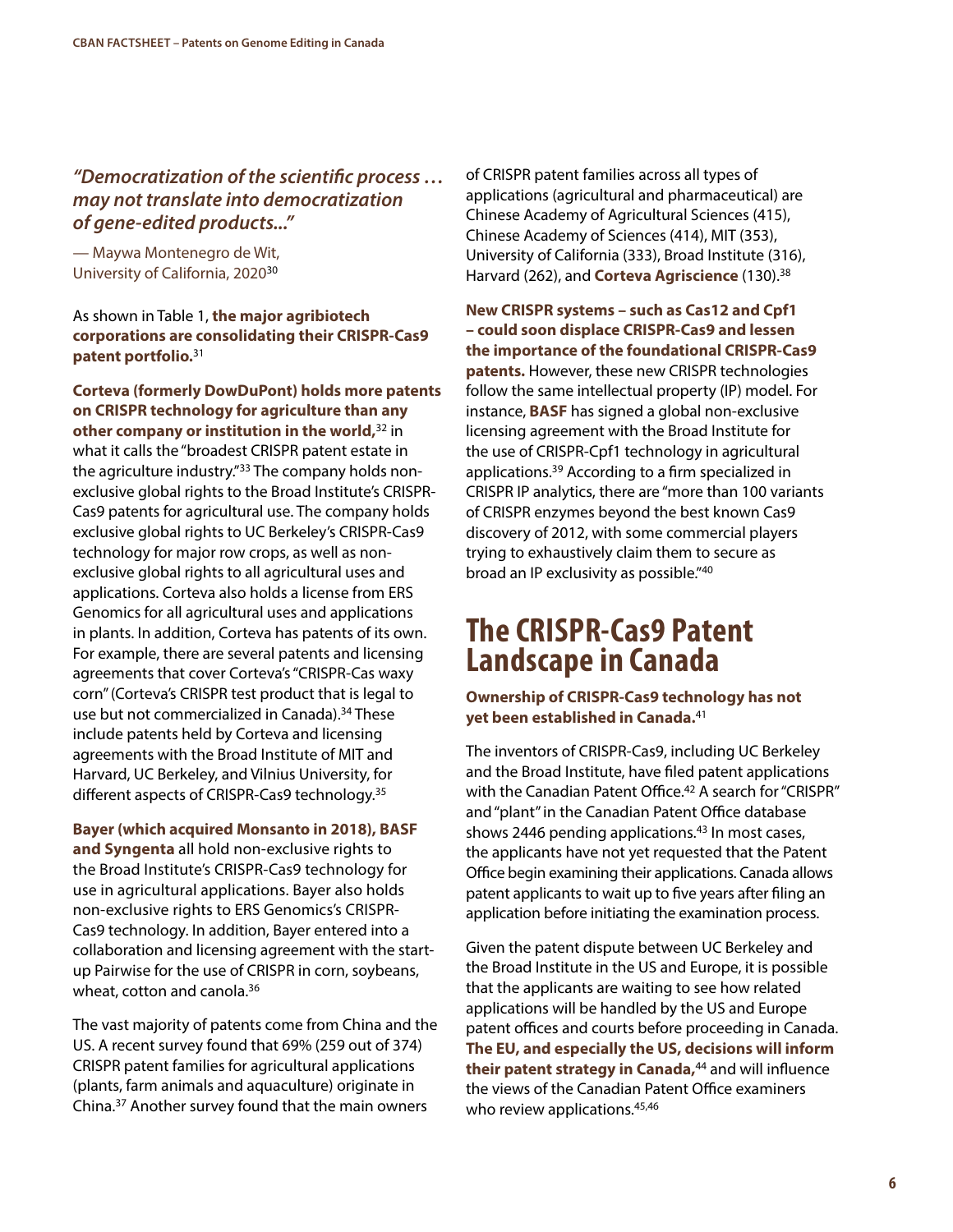**To commercialize genome-edited crops in Canada, companies need licenses to foundational CRISPR patents.**47 It is common for a company to enter into a licensing agreement with a prospective patent owner pending the completion of the patent examination process. In the case of CRISPR-Cas9, because ownership of the foundational CRISPR patents has not yet been established, there is legal uncertainty as to whether companies would enter into a licensing agreement with the Broad Institute or with UC Berkeley.

### **What Could This Mean for Farmers in Canada?**

In Canada, patent protection over new genetic sequences has been used as a mechanism to take control of seeds out of the hands of farmers. While plant varieties and plants themselves cannot be patented in Canada, patent-holders can stipulate the conditions under which the patented genetic material can be used.48 In practice, this means that it is illegal for farmers to save and replant seed with patented GM traits, and for farmers and other plant breeders to further select or develop the seed without the patent holder's permission. Patents also mean that farmers can be found in violation of intellectual property rights if seeds or plants with patented genetic traits are found on their farms without the patent-holder's permission.49 **Indications are that the patenting of genome editing will allow the same degree of control over farmers' use of genome edited seeds and plants.**

For developers to enforce patents on genome edited products, they need to be able to detect and identify them. **While detecting genome edited DNA sequences is more challenging than detecting inserted transgenic sequences, it is feasible.**50 For example, European non-government organizations collaborated to develop a detection test for the Cibus SU Canola, and were able to do so without access to Cibus' proprietary information.51 If a mutation in an organism is new, it is possible to develop a detection test, and genome-edited GMOs should fulfill newness criteria in order to be patented.

There are several possible scenarios concerning the enforcement of intellectual property rights on genome-edited crop varieties. One is that, in a similar way to earlier GM crops, companies will develop detection tests to analyze seed samples and enforce patent rights and technology use agreements. A second possible scenario is that, for more complex multigene traits, where it is more difficult to obtain meaningful patent protection, companies will rely on a combination of plant breeders' rights and trade secrets for commercial protection.<sup>52</sup>

In most countries, including Canada, farmers do not have the right to save seeds from patented varieties for replanting, like they do for varieties protected by plant breeders' rights (the European Union is an exception in this regard: farmers can save seeds from varieties covered by patents for replanting on their farms). Consequently, an increasing number of crop kinds with patented traits produced through genome editing would substantially constrain farmers' ability to save seed, and the need to purchase seed every year would increase farmers' costs.

Analyst Michael Kock, former head of intellectual property at Syngenta, has projected that if the technology advances and more governments facilitate genome editing through regulation, essentially all new crop varieties on the global market will have five or more genome-edited traits in twenty years, leading to unprecedented patent complexity.<sup>53</sup> As of 2022, five crop kinds with genetically engineered traits are grown in Canada: corn, canola, soy, sugarbeet and alfalfa.54 **However, a wider proliferation of genetically engineered seeds via the use of genome editing across many crop kinds means that more farmers would be planting patented seed and confronted with having to conform to patent protection measures. An increased use of GM seed across the country would also increase the risks of GM contamination,**<sup>55</sup> **and raise related patent infringement concerns among farmers who are not using those genome-edited varieties**.

Corporate consolidation in the seed market over the past twenty years has been driven, in large part, by corporate interest in genetic engineering and the potential profits available by exercising patent rights in particular.56 The patenting of genome editing appears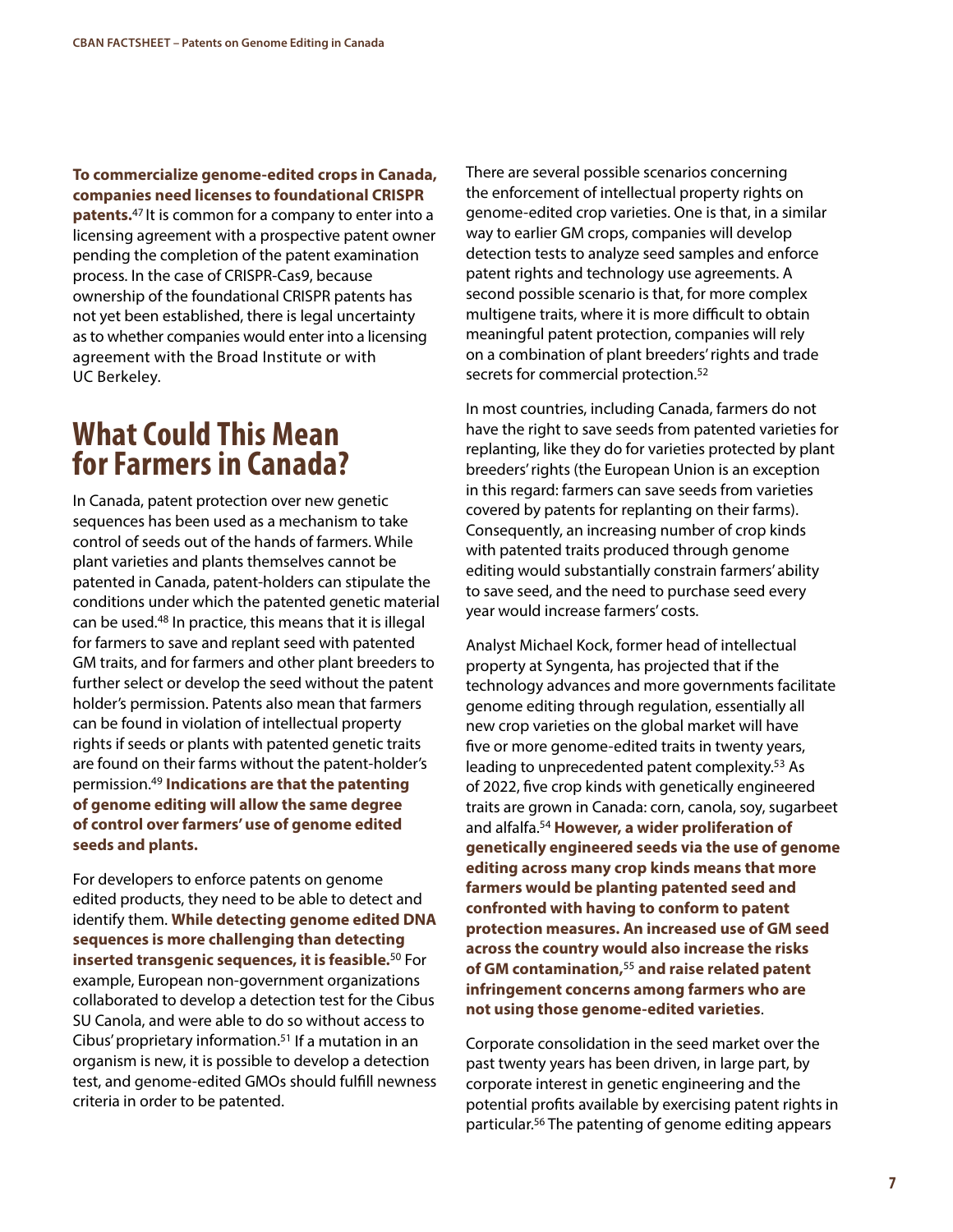to reinforce this consolidation trend, which has led to higher seed prices and decreased choice in the marketplace.57

It is well established that corporate concentration and extensive patent rights can stifle research and development,58 and further constrain choices for farmers into the future. If public plant breeders pursue the use of genome editing, their work could increasingly be tied up in navigating complex patent licencing issues, and commercializing the resulting varieties could be restricted by disputes over licenses with private companies.<sup>59</sup>

**If, as the Canadian Food Inspection Agency and Health Canada propose, many genome edited plants and foods (those with no foreign DNA) are exempted from regulation,**<sup>60</sup> **then we can expect companies to focus on developing those products for commercial release, resulting in a flood of unregulated, unidentified, patented genetically engineered seeds and foods.** 

# **Further Reading**

- Canadian Biotechnology Action Network (CBAN). 2020. Genome Editing in Food and Farming: Risks and Unexpected Consequences. [www.cban.ca/](http://www.cban.ca/GenomeEditingReport2020) [GenomeEditingReport](http://www.cban.ca/GenomeEditingReport2020)
- Montenegro de Wit, Maywa. 2020. Democratizing CRISPR? Stories, practices, and politics of science and governance on the agricultural gene editing frontier. *Elementa: Science of the Anthropocene* 8: 9. [http://doi.](http://doi.org/10.1525/elementa.405) [org/10.1525/elementa.405.](http://doi.org/10.1525/elementa.405)
- Kock, Michael A. 2021. Open Intellectual Property Models for Plant Innovations in the Context of New Breeding Technologies. *Agronomy* 11 (1218). [https://www.mdpi.com/2073-4395/11/6/1218.](https://www.mdpi.com/2073-4395/11/6/1218)

### **Acknowledgements**

Research consultant: Karine Peschard. Reviewers: Cathy Holtslander and Devlin Kuyek. For more information and updates, see [www.cban.ca/patents](http://www.cban.ca/patents).

**The Canadian Biotechnology Action Network (CBAN)** brings together 16 groups to research, monitor and raise awareness about issues relating to genetic engineering in food and farming. CBAN members include farmer associations, environmental and social justice organizations, and regional coalitions of grassroots groups. CBAN is a project of MakeWay's shared platform.

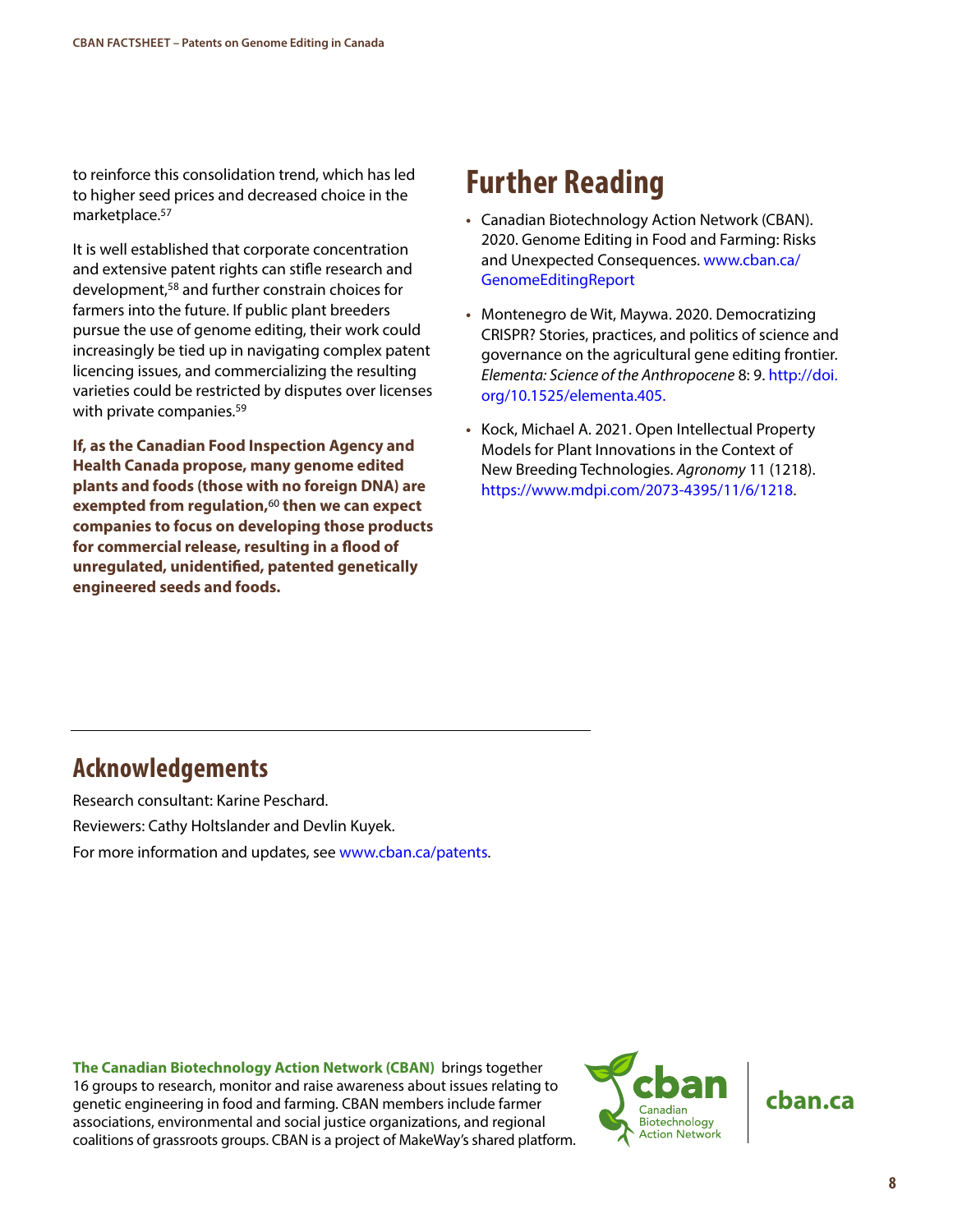#### ENDNOTES

- 1 Canadian Biotechnology Action Network (CBAN). 2020. *GMOs in your grocery store: Ranking company transparency*. [www.cban.ca/](http://www.cban.ca/grocerychainranking) [grocerychainranking.](http://www.cban.ca/grocerychainranking)
- 2 Testbiotech. 2021. New GE and food plants: *The disruptive impact of patents on breeders, food production and society*. June. [https://www.](https://www.testbiotech.org/sites/default/files/Patents_on%20new%20GE.pdf) [testbiotech.org/sites/default/files/Patents\\_on%20new%20GE.pdf.](https://www.testbiotech.org/sites/default/files/Patents_on%20new%20GE.pdf)
- 3 *Natur*e. 2021. License CRISPR for free to share gene editing globally. Editorial. *Nature* 597: 152. [https://www.nature.com/articles/](https://www.nature.com/articles/d41586-021-02420-x) [d41586-021-02420-x](https://www.nature.com/articles/d41586-021-02420-x).
- 4 Le Buhan, Corrine. 2020. 2020 CRISPR patent landscape where do we stand? *IPStudies*. October 7. [https://www.ipstudies.](https://www.ipstudies.ch/2020/10/2020-crispr-patent-landscape-where-do-we-stand/) [ch/2020/10/2020-crispr-patent-landscape-where-do-we-stand/.](https://www.ipstudies.ch/2020/10/2020-crispr-patent-landscape-where-do-we-stand/)
- 5 Kawall, Katharina. 2019. New possibilities on the horizon: Genome editing makes the whole genome accessible for changes. *Frontiers in Plant Science* 10:525.
- 6 Monroe, J. Grey et al. 2022. Mutation bias reflects natural selection in *Arabidopsis thaliana*. *Nature* 602, 101-105. [https://www.nature.](https://www.nature.com/articles/s41586-021-04269-6) [com/articles/s41586-021-04269-6.](https://www.nature.com/articles/s41586-021-04269-6)
- 7 Kock, Michael A. 2021. Open intellectual property models for plant innovations in the context of new breeding technologies. *Agronomy* 11 (1218): 5. <https://www.mdpi.com/2073-4395/11/6/1218>.
- 8 Ibid.
- 9 Sherkow, Jacob. 2015. The CRISPR patent interference showdown is on: How did we get here and what comes next? Stanford Law School, SLS Blogs: Law and Biosciences blog. [https://law.stanford.](https://law.stanford.edu/2015/12/29/the-crispr-patent-interference-showdown-is-on-how-did-we-get-here-and-what-comes-next/) [edu/2015/12/29/the-crispr-patent-interference-showdown-is-on](https://law.stanford.edu/2015/12/29/the-crispr-patent-interference-showdown-is-on-how-did-we-get-here-and-what-comes-next/)[how-did-we-get-here-and-what-comes-next/](https://law.stanford.edu/2015/12/29/the-crispr-patent-interference-showdown-is-on-how-did-we-get-here-and-what-comes-next/).
- 10 Cawthorn, Christian. 2018. Canada: two different approaches to patent applications. *Managing IP*. [https://www.managingip.com/](https://www.managingip.com/article/b1kbpr4lh5pkdj/canada-two-different-approaches-to-patent-applications) [article/b1kbpr4lh5pkdj/canada-two-different-approaches-to](https://www.managingip.com/article/b1kbpr4lh5pkdj/canada-two-different-approaches-to-patent-applications)[patent-applications.](https://www.managingip.com/article/b1kbpr4lh5pkdj/canada-two-different-approaches-to-patent-applications)
- 11 Peebles, Angelica. 2022. Crispr ruling invalidates some biotech company patents, Bloomberg. February 28. [https://www.bloomb](https://www.bloomberg.com/news/articles/2022-03-01/crispr-ruling-invalidates-patents-licensed-by-biotech-companies)[erg.com/news/articles/2022-03-01/crispr-ruling-invalidates-pat](https://www.bloomberg.com/news/articles/2022-03-01/crispr-ruling-invalidates-patents-licensed-by-biotech-companies)[ents-licensed-by-biotech-companies.](https://www.bloomberg.com/news/articles/2022-03-01/crispr-ruling-invalidates-patents-licensed-by-biotech-companies)
- 12 Begley, Sharon. 2016. Monsanto licenses CRISPR technology to modify crops – with key restrictions. *STAT*. September 22. [https://](https://www.statnews.com/2016/09/22/monsanto-licenses-crispr/) [www.statnews.com/2016/09/22/monsanto-licenses-crispr/](https://www.statnews.com/2016/09/22/monsanto-licenses-crispr/).
- 13 BASF. 2017. BASF licenses CRISPR-Cas9 genome-editing technology from the Broad Institute. News release. March 22. [https://www.](https://www.basf.com/us/en/media/news-releases/2017/03/P-US-17-026.html) [basf.com/us/en/media/news-releases/2017/03/P-US-17-026.html.](https://www.basf.com/us/en/media/news-releases/2017/03/P-US-17-026.html)
- Broad Institute. 2017. DuPont Pioneer and Broad Institute join forces to enable democratic CRISPR licensing in agriculture. October 18. [https://www.broadinstitute.org/news/dupont-pioneer-and](https://www.broadinstitute.org/news/dupont-pioneer-and-broad-institute-join-forces-enable-democratic-crispr-licensing-agriculture)[broad-institute-join-forces-enable-democratic-crispr-licensing](https://www.broadinstitute.org/news/dupont-pioneer-and-broad-institute-join-forces-enable-democratic-crispr-licensing-agriculture)[agriculture](https://www.broadinstitute.org/news/dupont-pioneer-and-broad-institute-join-forces-enable-democratic-crispr-licensing-agriculture).
- 15 *Business Wire.* 2017. Syngenta obtains non-exclusive IP license from Broad Institute for CRISPR-Cas9 genome-editing technology for agriculture applications. November 2. [https://www.businesswire.](https://www.businesswire.com/news/home/20171102005938/en/Syngenta-obtains-non-exclusive-IP-license-from-Broad-Institute-for-CRISPR-Cas9-genome-editing-technology-for-agriculture-applications) [com/news/home/20171102005938/en/Syngenta-obtains-non-ex](https://www.businesswire.com/news/home/20171102005938/en/Syngenta-obtains-non-exclusive-IP-license-from-Broad-Institute-for-CRISPR-Cas9-genome-editing-technology-for-agriculture-applications)[clusive-IP-license-from-Broad-Institute-for-CRISPR-Cas9-genome](https://www.businesswire.com/news/home/20171102005938/en/Syngenta-obtains-non-exclusive-IP-license-from-Broad-Institute-for-CRISPR-Cas9-genome-editing-technology-for-agriculture-applications)[editing-technology-for-agriculture-applications.](https://www.businesswire.com/news/home/20171102005938/en/Syngenta-obtains-non-exclusive-IP-license-from-Broad-Institute-for-CRISPR-Cas9-genome-editing-technology-for-agriculture-applications)
- 16 *Business Wire*. 2019. Pairwise licenses CRISPR technologies from Massachusetts General Hospital (MGH) and Broad Institute. [https://](https://www.businesswire.com/news/home/20190318005588/en/Pairwise-Licenses-CRISPR-Technologies-from-Massachusetts-General-Hospital-MGH-and-Broad-Institute) [www.businesswire.com/news/home/20190318005588/en/Pair](https://www.businesswire.com/news/home/20190318005588/en/Pairwise-Licenses-CRISPR-Technologies-from-Massachusetts-General-Hospital-MGH-and-Broad-Institute)[wise-Licenses-CRISPR-Technologies-from-Massachusetts-General-](https://www.businesswire.com/news/home/20190318005588/en/Pairwise-Licenses-CRISPR-Technologies-from-Massachusetts-General-Hospital-MGH-and-Broad-Institute)[Hospital-MGH-and-Broad-Institute](https://www.businesswire.com/news/home/20190318005588/en/Pairwise-Licenses-CRISPR-Technologies-from-Massachusetts-General-Hospital-MGH-and-Broad-Institute).
- 17 Begemann, Sonja. 2018. Monsanto invests a total of \$125 million in Pairwise for gene editing. *The Scoo*p. March 20. [https://www.](https://www.thedailyscoop.com/news/monsanto-invests-total-125-million-pairwise-gene-editing) [thedailyscoop.com/news/monsanto-invests-total-125-million](https://www.thedailyscoop.com/news/monsanto-invests-total-125-million-pairwise-gene-editing)[pairwise-gene-editing.](https://www.thedailyscoop.com/news/monsanto-invests-total-125-million-pairwise-gene-editing)
- 18 Dupont. 2015. DuPont and Caribou Biosciences announce strategic alliance. News Release. October 8. [https://www.prnewswire.](https://www.prnewswire.com/news-releases/dupont-and-caribou-biosciences-announce-strategic-alliance-300156456.html) [com/news-releases/dupont-and-caribou-biosciences-announce](https://www.prnewswire.com/news-releases/dupont-and-caribou-biosciences-announce-strategic-alliance-300156456.html)[strategic-alliance-300156456.html](https://www.prnewswire.com/news-releases/dupont-and-caribou-biosciences-announce-strategic-alliance-300156456.html).
- 19 Genus and Caribou Biosciences Inc. 2016. Genus and Caribou Biosciences announce exclusive collaboration for leading CRISPR-Cas9 gene editing technology in livestock species. News Release. May 18. [https://www.businesswire.com/news/home/20160518005311/](https://www.businesswire.com/news/home/20160518005311/en/Genus-and-Caribou-Biosciences-Announce-Exclusive-Collaboration-for-Leading-CRISPR-Cas9-Gene-Editing-Technology-in-Livestock-Species) [en/Genus-and-Caribou-Biosciences-Announce-Exclusive-Collab](https://www.businesswire.com/news/home/20160518005311/en/Genus-and-Caribou-Biosciences-Announce-Exclusive-Collaboration-for-Leading-CRISPR-Cas9-Gene-Editing-Technology-in-Livestock-Species)[oration-for-Leading-CRISPR-Cas9-Gene-Editing-Technology-in-](https://www.businesswire.com/news/home/20160518005311/en/Genus-and-Caribou-Biosciences-Announce-Exclusive-Collaboration-for-Leading-CRISPR-Cas9-Gene-Editing-Technology-in-Livestock-Species)[Livestock-Species](https://www.businesswire.com/news/home/20160518005311/en/Genus-and-Caribou-Biosciences-Announce-Exclusive-Collaboration-for-Leading-CRISPR-Cas9-Gene-Editing-Technology-in-Livestock-Species).
- 20 Caribou Biosciences. Licenses. Caribou Biosciences website. Accessed February 4, 2022. <https://www.cariboubio.com/about/>. 21 Ibid.
- 
- 22 *Technology Networks*. 2016. ERS Genomics, Evolva sign license agreement. October 28. [https://www.technologynetworks.](https://www.technologynetworks.com/genomics/news/ers-genomics-evolva-signs-license-agreement-193664) [com/genomics/news/ers-genomics-evolva-signs-license-agree](https://www.technologynetworks.com/genomics/news/ers-genomics-evolva-signs-license-agreement-193664)[ment-193664.](https://www.technologynetworks.com/genomics/news/ers-genomics-evolva-signs-license-agreement-193664)
- 23 *European Seed.* 2017. DuPont Pioneer secures exclusive rights to ERS Genomics' CRISPR-Cas patent portfolio for agriculture. June 28. [https://european-seed.com/2017/06/dupont-pioneer-secures](https://european-seed.com/2017/06/dupont-pioneer-secures-exclusive-rights-ers-genomics-crispr-cas-patent-portfolio-agriculture/)[exclusive-rights-ers-genomics-crispr-cas-patent-portfolio-agricul](https://european-seed.com/2017/06/dupont-pioneer-secures-exclusive-rights-ers-genomics-crispr-cas-patent-portfolio-agriculture/)[ture/.](https://european-seed.com/2017/06/dupont-pioneer-secures-exclusive-rights-ers-genomics-crispr-cas-patent-portfolio-agriculture/)
- 24 Dupont Pioneer and Vilnius University. 2015. DuPont Pioneer gains exclusive license for genome-editing technology from Vilnius University. News Release. June 23. [https://www.vu.lt/site\\_files/InfS/](https://www.vu.lt/site_files/InfS/Naujienos/PION_06-15_NR_DuPont_Pioneer_Vilnius_Univ_CRISPR_collaboration_vf_EN_final.pdf) [Naujienos/PION\\_06-15\\_NR\\_DuPont\\_Pioneer\\_Vilnius\\_Univ\\_CRIS-](https://www.vu.lt/site_files/InfS/Naujienos/PION_06-15_NR_DuPont_Pioneer_Vilnius_Univ_CRISPR_collaboration_vf_EN_final.pdf)[PR\\_collaboration\\_vf\\_EN\\_final.pdf.](https://www.vu.lt/site_files/InfS/Naujienos/PION_06-15_NR_DuPont_Pioneer_Vilnius_Univ_CRISPR_collaboration_vf_EN_final.pdf)
- 25 Kock, Michael A. 2021. Open intellectual property models for plant innovations in the context of new breeding technologies. *Agronomy* 11 (1218): 7. [https://www.mdpi.com/2073-4395/11/6/1218.](https://www.mdpi.com/2073-4395/11/6/1218)
- 26 Broad Institute. 2016. Licensing CRISPR for agriculture: policy considerations. [https://www.broadinstitute.org/news/licensing](https://www.broadinstitute.org/news/licensing-crispr-agriculture-policy-considerations)[crispr-agriculture-policy-considerations](https://www.broadinstitute.org/news/licensing-crispr-agriculture-policy-considerations).
- 27 Save Our Seeds. 2021. Gene Drive Organisms. A new dimension of genetic engineering. Applications, risks and regulation. May. [https://www.stop-genedrives.eu/sgd-2020/wp-content/](https://www.stop-genedrives.eu/sgd-2020/wp-content/uploads/2021/06/GeneDriveOrganisms_-A-New-Dimension-of-Genetic-Engineering_210615.pdf) [uploads/2021/06/GeneDriveOrganisms\\_-A-New-Dimension-of-](https://www.stop-genedrives.eu/sgd-2020/wp-content/uploads/2021/06/GeneDriveOrganisms_-A-New-Dimension-of-Genetic-Engineering_210615.pdf)[Genetic-Engineering\\_210615.pdf.](https://www.stop-genedrives.eu/sgd-2020/wp-content/uploads/2021/06/GeneDriveOrganisms_-A-New-Dimension-of-Genetic-Engineering_210615.pdf)
- 28 Kock, Michael A. 2021. Open intellectual property models for plant innovations in the context of new breeding technologies. *Agronomy* 11 (1218): 1. [https://www.mdpi.com/2073-4395/11/6/1218.](https://www.mdpi.com/2073-4395/11/6/1218)
- 29 ETC Group. 2019. Plate-Tech Tonics: Mapping Corporate Power in Big Food, November 27. [https://etcgroup.org/content/plate-tech](https://etcgroup.org/content/plate-tech-tonics)[tonics.](https://etcgroup.org/content/plate-tech-tonics)
- 30 Montenegro de Wit, Maywa. 2020. Democratizing CRISPR? Stories, practices, and politics of science and governance on the agricultural gene editing frontier. *Elementa: Science of the Anthropocene* 8: 9. <http://doi.org/10.1525/elementa.405>
- 31 See, also, Egelie, Knut J., Gregory D. Graff, Sabina P. Strand and Berit Johansen. 2016. The emerging patent landscape of CRISPR-Cas gene editing technology. *Nature Biotechnology* 34 (10): 1025-1031.
- 32 Cynober, Timothé. 2019. CRISPR: One patent to rule them all. *Labiotech.eu.* November 2. [https://www.labiotech.eu/in-depth/](https://www.labiotech.eu/in-depth/crispr-patent-dispute-licensing/) [crispr-patent-dispute-licensing/](https://www.labiotech.eu/in-depth/crispr-patent-dispute-licensing/).
- 33 Gutterson, Neil. 2018. The innovation engine fueling growth. Presentation. Corteva Agriscience. November 8. [https://s23.q4cdn.](https://s23.q4cdn.com/116192123/files/doc_presentations/2018/11/08/RD-Corteva-Investor-Day-Presentation.pdf) [com/116192123/files/doc\\_presentations/2018/11/08/RD-Corteva-](https://s23.q4cdn.com/116192123/files/doc_presentations/2018/11/08/RD-Corteva-Investor-Day-Presentation.pdf)[Investor-Day-Presentation.pdf](https://s23.q4cdn.com/116192123/files/doc_presentations/2018/11/08/RD-Corteva-Investor-Day-Presentation.pdf).
- 34 See Canadian Biotechnology Action Network (CBAN). 2021. Product profile: GM Waxy Corn, Corteva. [https://cban.ca/wp-con](https://cban.ca/wp-content/uploads/GM-Waxy-Corn-Corteva-product-profile-CBAN.pdf)[tent/uploads/GM-Waxy-Corn-Corteva-product-profile-CBAN.pdf.](https://cban.ca/wp-content/uploads/GM-Waxy-Corn-Corteva-product-profile-CBAN.pdf)
- 35 Corteva AgriScience. 2019. CRISPR Q & A. May 28. Posted at [www.](http://www.cban.ca/CortevaCRISPRQA2019) [cban.ca/CortevaCRISPRQA2019](http://www.cban.ca/CortevaCRISPRQA2019)
- 36 *IFT News.* 2018. Monsanto, Pairwise collaborate to accelerate gene editing in ag. April 3. [https://www.ift.org/news-and-publications/](https://www.ift.org/news-and-publications/news/2018/april/03/monsanto-and-pairwise-collaborate-to-accelerate-gene-editing-in-ag) [news/2018/april/03/monsanto-and-pairwise-collaborate-to-accel](https://www.ift.org/news-and-publications/news/2018/april/03/monsanto-and-pairwise-collaborate-to-accelerate-gene-editing-in-ag)[erate-gene-editing-in-ag](https://www.ift.org/news-and-publications/news/2018/april/03/monsanto-and-pairwise-collaborate-to-accelerate-gene-editing-in-ag).